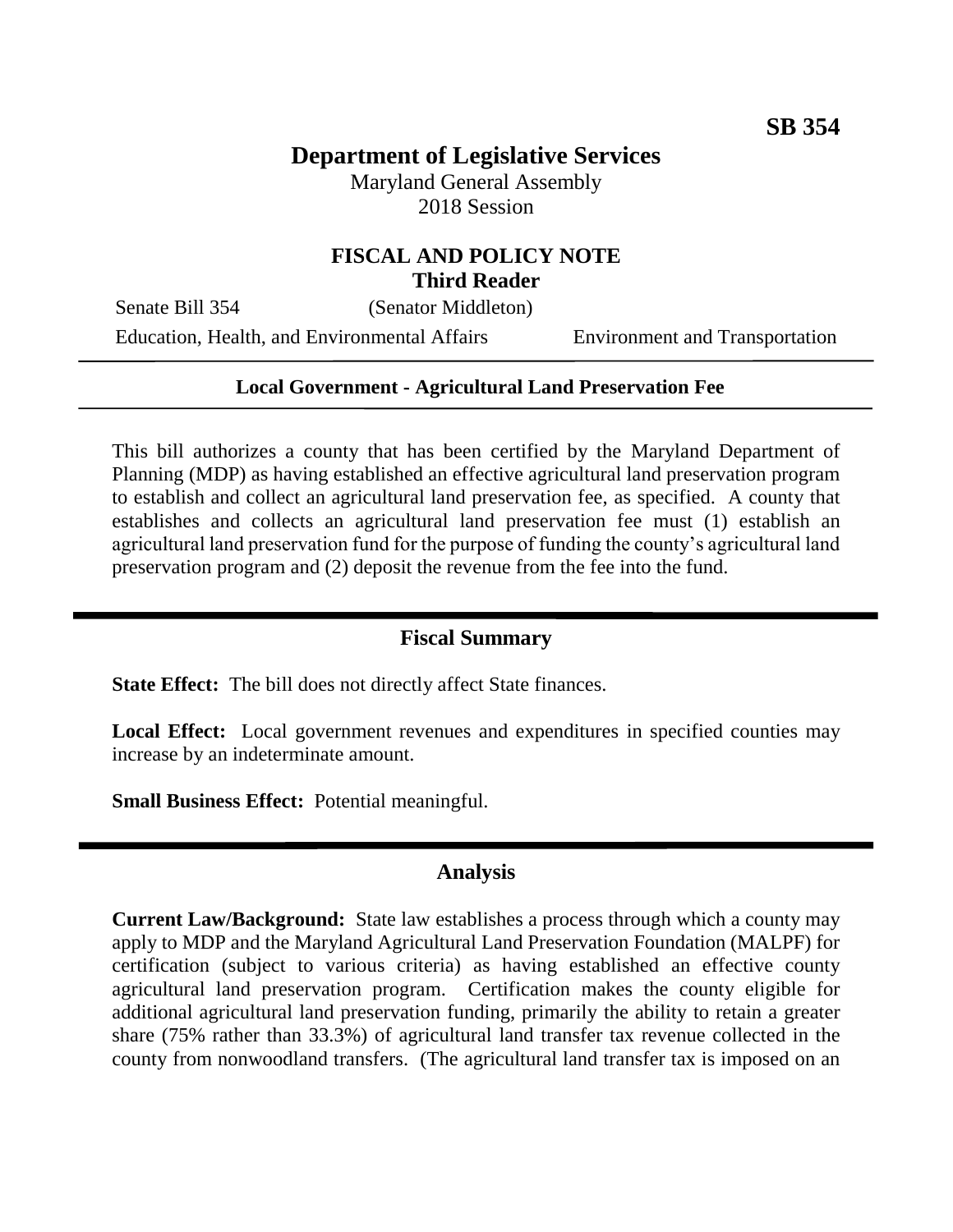instrument of writing that transfers title to agricultural land, subject to exemptions, and is in addition to transfer tax applicable to transfers of land in general.)

Sixteen counties are currently certified by MDP and MALPF as having an effective county agricultural land preservation program: Anne Arundel, Baltimore, Calvert, Caroline, Carroll, Cecil, Frederick, Harford, Kent, Montgomery, Prince George's, Queen Anne's, St. Mary's, Talbot, Washington, and Worcester counties.

In order for a county to initially become certified by MDP and MALPF as having established an effective county agricultural land preservation program, MDP and MALPF must determine that (1) the proposed program is likely to be successful; (2) the county has committed to spend additional local funds on the program in an amount equal to or exceeding the amount of additional funds that will be available as a result of certification; and (3) the county has established a specified "priority preservation area" (the area or areas of the county that are targeted for agricultural land preservation) and has included a specified priority preservation area element in the county's comprehensive plan.

Certifications are effective for three years and a county may become recertified subject to specified criteria, generally that the county has maintained a successful program and has demonstrated significant progress toward achievement of preservation goals in the priority preservation area.

A county may use the additional funding available to it as a result of certification for various purposes, including the purchase of easements, administrative costs, and to serve as local matching funds used in conjunction with State funding to purchase easements under MALPF's easement acquisition program.

**Local Fiscal Effect:** Local government revenues and expenditures increase correspondingly, by an indeterminate amount, to the extent counties establish and collect an agricultural land preservation fee under the authority provided by the bill. A reliable estimate of any impact on local finances cannot be made because it is unknown how many counties might use the bill's authority to establish such a fee and what the level of any such fees might be.

**Small Business Effect:** Small business farms, as well as appraisers who provide appraisals for easement purchases, may meaningfully benefit from additional agricultural land preservation funding generated from fees established as a result of the bill.

## **Additional Information**

**Prior Introductions:** None.

SB 354/ Page 2